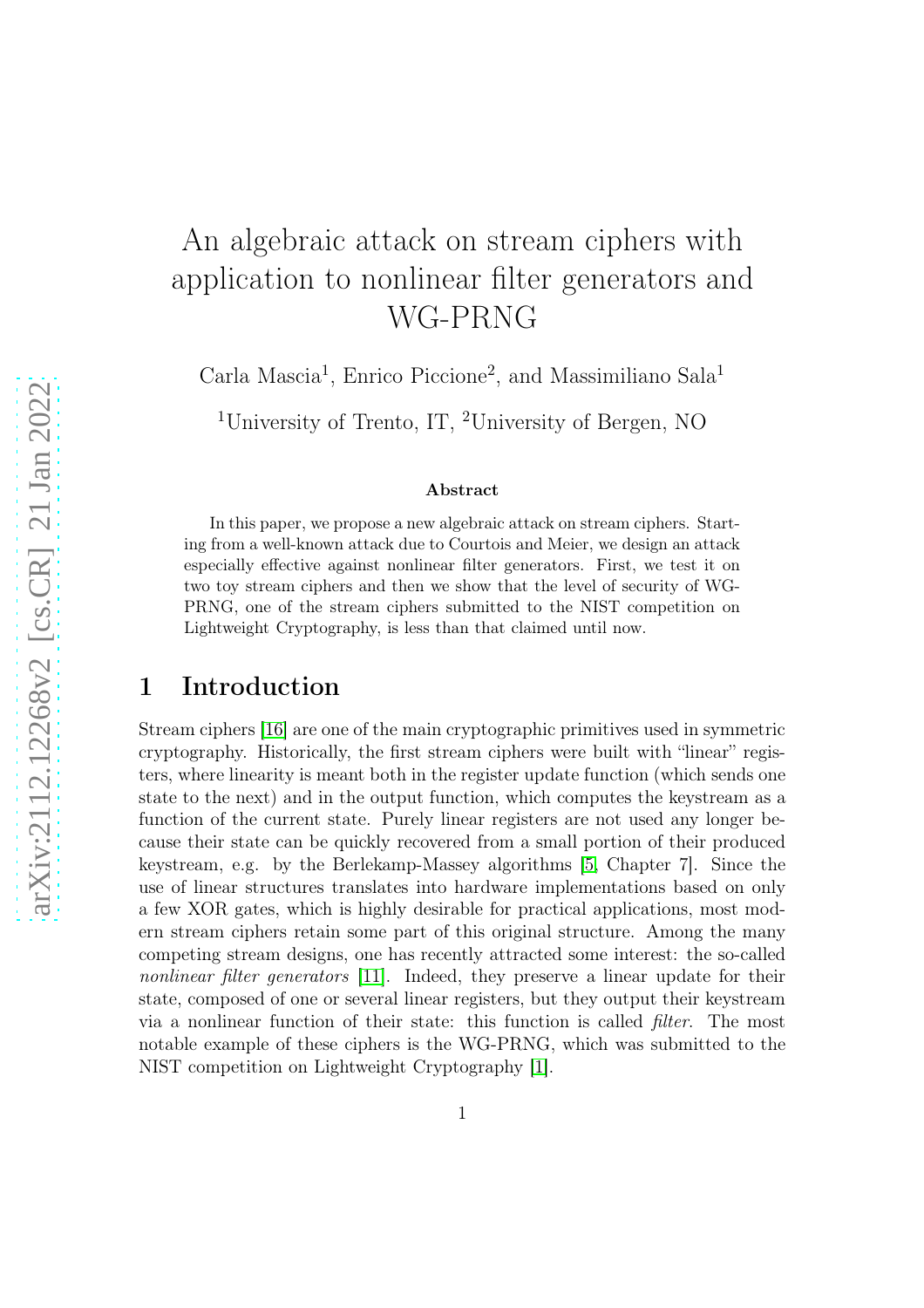Traditionally, stream ciphers are attacked with two approaches: correlation attacks, that exploit possible correlations between some part of the keystream and a portion of the initial state, and approximation attacks, where the nonlinear part is approximated by a linear component. The design defenses against these types of attacks rely on choosing nonlinear components with specific properties, such as high nonlinearity [\[7\]](#page-14-2) and high correlation immunity [\[17\]](#page-15-2). In recent years, a new family of attacks have emerged, the so-called *algebraic attacks*. Some interesting works in this direction are [\[4,](#page-14-3) [14,](#page-15-3) [15\]](#page-15-4). In this paper, we propose a new form of algebraic attack, which is especially effective against nonlinear filter generators. We show with two toy examples how the attack can be performed in practice. We also apply our attack to WG-PRNG and we provide a complexity estimate that shows a fatal weakness of this cipher. We also report previous attempts at breaking WG-PRNG with algebraic attacks and we discuss their shortcomings.

The paper is structured as follows:

- In Chapter 2, we collect all the notations, definitions and known facts needed in the remainder of the paper. We briefly illustrate the XL-Algorithm to solve Boolean equations systems and the algebraic attack to nonlinear filter generators presented in [\[10\]](#page-15-5).
- In Chapter 3, we explain our improved algebraic attack in detail.
- In Chapter 4, to validate our algebraic attack, first we apply it to two toy stream ciphers and then we show that it is feasible to perform it on WG-PRNG. We conclude showing that the security of WG-PRNG is less that claimed until now. For the sake of presentation, we will first describe the part regarding WG-PRNG, and then the one on the two toy ciphers.

# 2 Preliminaries

In this section, we fix some notations and recall some known results. We denote by  $\mathbb{F}_2$  the field with two elements, and by  $R = \mathbb{F}_2[x_1, \ldots, x_n]$  the polynomial ring in *n* variables over  $\mathbb{F}_2$ . Given a monomial  $x^{\alpha} = x_1^{\alpha_1} x_2^{\alpha_2}$  $x_2^{\alpha_2} \cdots x_n^{\alpha_n}$  of R, the degree of  $x^{\alpha}$  is deg  $x^{\alpha} = \sum_{i=1}^{n} \alpha_i$ . For  $d \in \mathbb{N}$ , denote by  $M_{\leq d}$  the set of all the square-free monomials in  $R$  of degree at most  $d$ , that is

$$
M_{\leq d} = \{ \boldsymbol{x}^{\boldsymbol{\alpha}} \in R \mid \deg \boldsymbol{x}^{\boldsymbol{\alpha}} \leq d \text{ and } \alpha_i \leq 1 \text{ for } i = 1, \ldots, n \}.
$$

Let  $x^{\alpha}$  and  $x^{\beta}$  be two distinct monomials of R. The *degree reverse lexicographic* order (DLR) on R is defined as  $x^{\alpha} \prec_{\text{DLR}} x^{\beta}$  if either deg  $x^{\alpha} < \text{deg } x^{\beta}$  or deg  $x^{\alpha} =$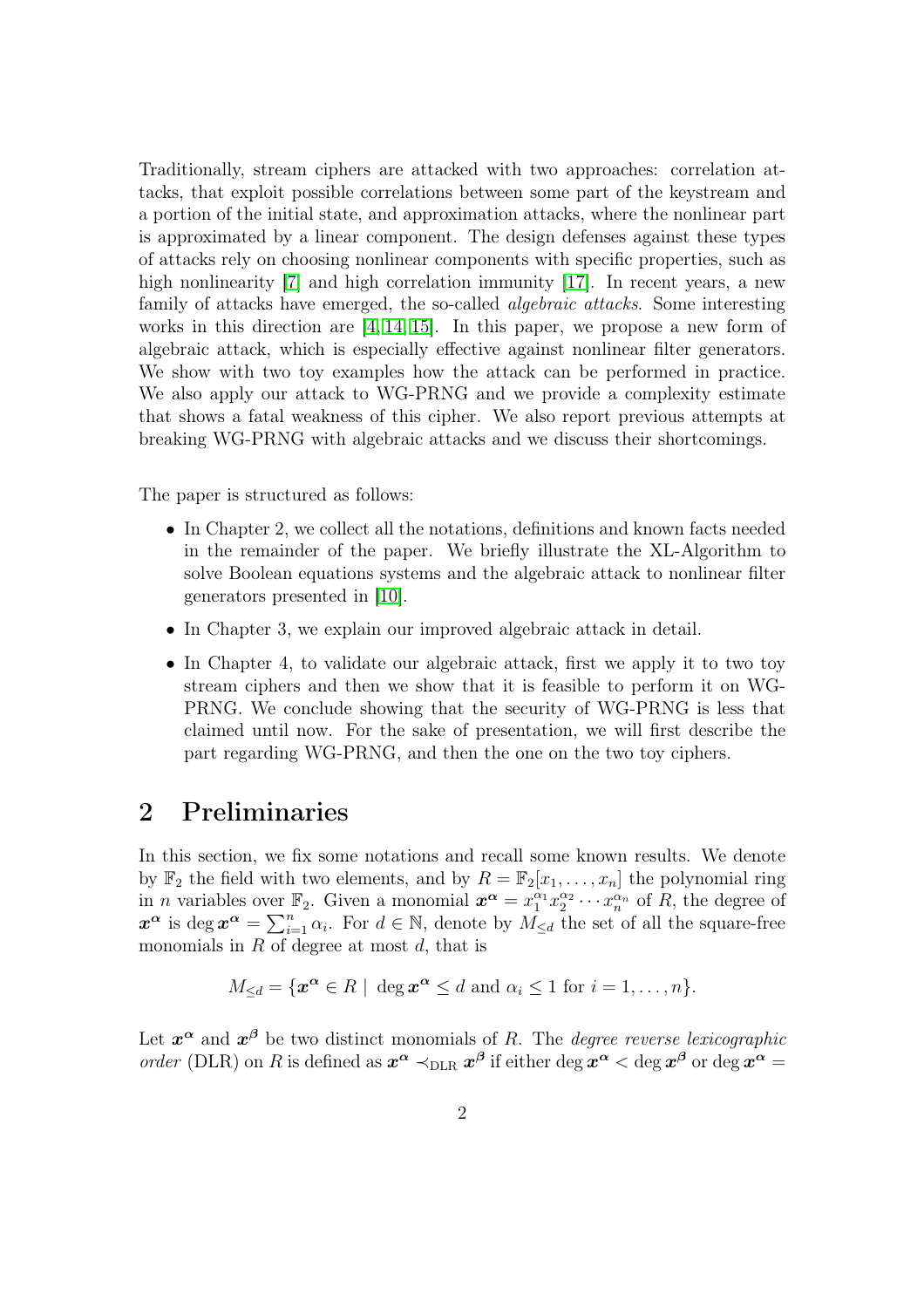$\deg x^{\beta}$  and the rightmost nonzero component of the vector  $\alpha - \beta$  is positive. Let  $f \in R$ , we denote by  $\text{Supp}(f)$  the support of f, that is the set of all the non-zero terms of  $f$ .

For  $n \in \mathbb{N}$ , let  $\mathbb{B}_n = \{f : \mathbb{F}_2^n \to \mathbb{F}_2\}$  denote the set of the Boolean functions in *n* variables. Depending on the context, we represent  $f \in \mathbb{B}_n$  as a square-free polynomial of  $R$  or by means of its *algebraic normal form* (ANF), namely as a polynomial of the quotient ring  $R/L_n$ , where  $L_n = \langle x_1^2 - x_1, \ldots, x_n^2 - x_n \rangle \subset R$  is the ideal generated by the field equations.

Let  $f \in \mathbb{B}_n$ , then

AN(f) =  ${q \in \mathbb{B}_n \mid f q = 0}$ 

is called the set of annihilators of f. Notice that  $AN(f + 1) = \{g \in \mathbb{B}_n | fg = g\}.$ Moreover, AN(f) and AN(f + 1) are ideals of  $R/L_n$ , and AN(f) =  $\langle f + 1 \rangle$  and  $AN(f + 1) = \langle f \rangle.$ 

Let  $f \in \mathbb{B}_n$ , then

$$
AI(f) = min\{\deg g \mid g \in AN(f) \cup AN(f+1), g \neq 0\}
$$

is called the *algebraic immunity* of f. By [\[10\]](#page-15-5), it holds  $AI(f) \leq \left\lfloor \frac{n+1}{2} \right\rfloor$  $\frac{+1}{2}$ .

When  $f = a + \sum_{i=1}^n a_i x_i \in \mathbb{B}_n$ , for some  $a, a_i \in \mathbb{F}_2$ , we say that f is an affine Boolean function. When  $a = 0$ , f is said to be linear.

A nonlinear filter generator is the combination of a linear feedback shift register (LFSR) and a nonlinear Boolean function. More precisely,

**Definition 2.1.** A nonlinear filter generator is a stream cipher that starts from an initial state  $S = (s_0, \ldots, s_{n-1}) \in \mathbb{F}_2^n$  and, at each clock  $t \geq 0$ , produces a keystream bit  $z_t = F(L^t(S))$ , where

- $L: \mathbb{F}_2^n \to \mathbb{F}_2^n$  is the linear update function;
- $F \in \mathbb{B}_n$  is the nonlinear output function.

<span id="page-2-1"></span>F is called filter function.

### 2.1 Solving a Boolean equations system

Let  $f_1, \ldots, f_t \in \mathbb{B}_n$  be nonlinear Boolean equations. Consider the following system

<span id="page-2-0"></span>
$$
\begin{cases}\nf_1(\boldsymbol{x}) = 0, \\
f_2(\boldsymbol{x}) = 0, \\
\vdots \\
f_t(\boldsymbol{x}) = 0.\n\end{cases}
$$
\n(1)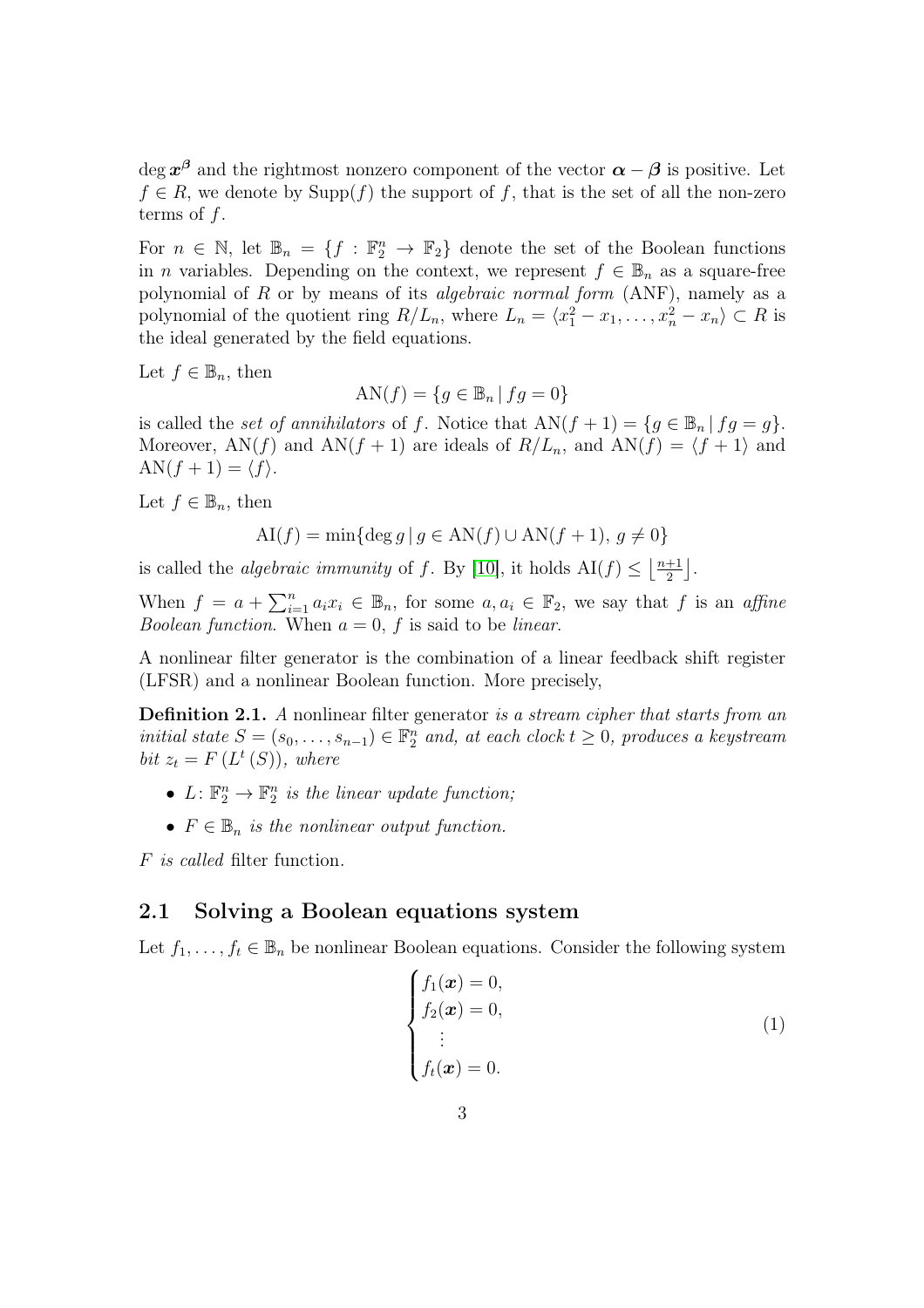Several methods have been developed for solving such a system, such as the XL-Algorithm [\[8\]](#page-14-4) and Gröbner basis techniques [\[12,](#page-15-6) [13\]](#page-15-7).

### XL-Algorithm

The XL-Algorithm, introduced by Courtois, Klimov, Patarin, and Shamir in [\[8\]](#page-14-4), is a computation method for solving a system as the one in [\(1\)](#page-2-0). Assume that all the  $f_i$ , for  $i = 1, \ldots, t$ , have the same positive degree  $d \in \mathbb{N}$ . Fix  $D \in \mathbb{N}$  such that  $D \geq d$ . The idea of the XL-Algorithm is to generate all the possible equations of at most degree  $D$  that satisfy the system. The algorithm performs the following four steps.

1. **Multiply**: For each  $i = 1, \ldots, t$ , generate the equations

$$
\{\boldsymbol{x}^{\boldsymbol{\alpha}}f_i(\boldsymbol{x})=0\mid \boldsymbol{x}^{\boldsymbol{\alpha}}\in M_{\leq D-d}\}.
$$

- 2. Linearize: Consider each monomial in  $M_{\leq D}$  as an independent variable and perform Gaussian elimination on the equations obtained in Step 1. The ordering on the monomials must be such that all the terms containing one (fixed) variable (say  $x_1$ ) are eliminated last.
- 3. Solve: If Step 2 yields at least one univariate equation in the powers of  $x_1$ , solve this equation over  $\mathbb{F}_2$ . If not, algorithm fails.
- 4. Repeat: Simplify the equations and repeat the process to find the values of the other variables.

Other versions of the XL-algorithm can be found in [\[9\]](#page-15-8). If  $t$  is big enough, we expect to find one solution for the system. In this case, the complexity of XL will be essentially the complexity of one single Gaussian reduction in Step 2.

Let  $N$  be the number of equations generated in XL, and  $T$  be the number of monomials in  $M_D$ . Then

$$
N = t \cdot \left(\sum_{i=0}^{D-d} \binom{n}{i}\right) \approx t \cdot \binom{n}{D-d} \quad \text{and} \quad T = \sum_{i=0}^{D} \binom{n}{i} \approx \binom{n}{D}.
$$
 (2)

Let J be the number of linearly independent equations in XL. Clearly,  $\mathcal{I} \leq T$ . In practice,  $\mathcal{I} \leq N$ . The main heuristic behind XL is that for some t, D, we have always  $N > T$ . Then we expect that if  $\mathcal{I} > T - D$ , it is possible, by Gaussian elimination, to obtain one equation in only one variable, and XL will work. Otherwise, we need a bigger t or D.

In conclusion, if the algorithm works, the time complexity is approximately  $\mathcal{O}(T^{\omega})$ , where  $2 < \omega < 3$  depends on the implementation of the matrix multiplication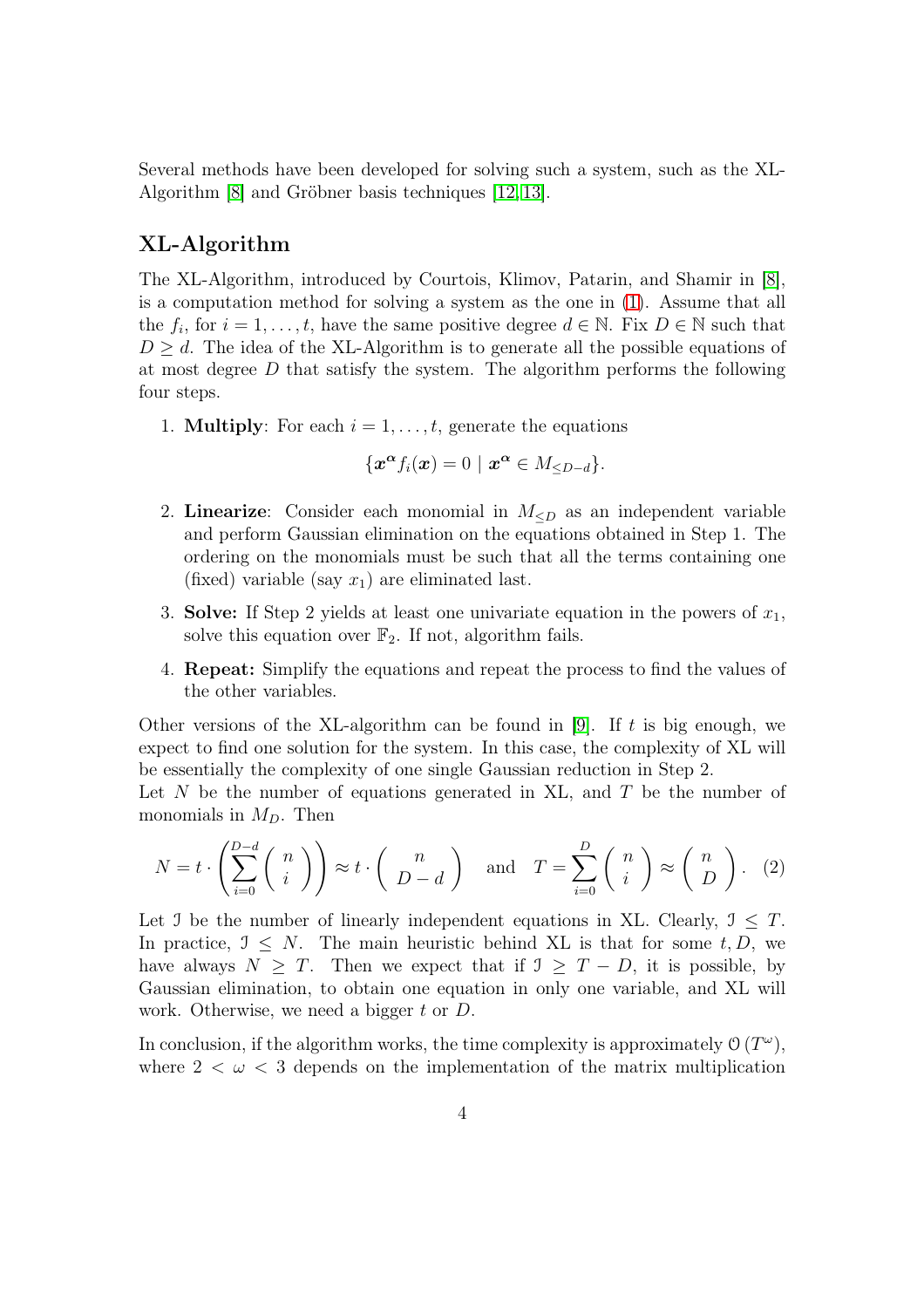algorithm. The minimum known value for  $\omega$  is  $\omega \approx 2.3728596$  (see [\[2\]](#page-14-5)). But in real implementations,  $\omega = \log_2(7) \approx 2.8073549$  (see [\[18\]](#page-15-9)), and in our estimates we will consider this last approximation.

### 2.2 Algebraic Attack

An algebraic attack to a nonlinear filter generator with nonlinear output function  $F$ , if we know t keystream bits, consists in solving a nonlinear Boolean equations system, namely

<span id="page-4-0"></span>
$$
F\left(L^{i}\left(\boldsymbol{x}\right)\right)=z_{i},\qquad\text{for }i=0,\ldots,t-1,\tag{3}
$$

in order to recover the initial state.

In the following, we will report the generic algebraic attack designed by Courtois and Meier, and we refer to the original work [\[10\]](#page-15-5) for more detail.

The main idea behind this attack is to decrease the degree of the original system by multiplying each equation in [\(3\)](#page-4-0), that are usually of high degree, by a well chosen  $g \in \mathbb{B}_n$ . The resulting equations are

$$
F\left(L^{i}\left(\boldsymbol{x}\right)\right)g\left(L^{i}\left(\boldsymbol{x}\right)\right)=z_{i}g\left(L^{i}\left(\boldsymbol{x}\right)\right), \qquad i=0,\ldots,t-1,
$$
\n(4)

which are of substantially lower degree. Then, if  $z_i = 0$  (resp.  $z_i = 1$ ), we can choose  $g \in AN(F + 1)$  (resp.  $g \in AN(F)$ ), and we get an equation of low degree on the initial state bits, that is  $g(x) = 0$ . The smaller the algebraic immunity of F is, the lower degree the resulting equation has. If we get one such equation for each of sufficiently many keystream bits, we obtain a very overdefined system of multivariate equations that can be solved efficiently.

# <span id="page-4-2"></span>3 An improved algebraic attack

The core idea of our new algebraic attack is to use many annihilators simultaneously, instead of only one, and provide a good estimate of the number of keystream bits needed to perform the attack, which is strictly related to the number of linearly independent equations after the multiply phase in the XL-Algorithm. Indeed, by increasing the number of linearly independent equations, we need fewer keystream bits than the ones required in the Courtois and Meier's attack.

Before presenting our attack, we need some preliminary results.

<span id="page-4-1"></span>**Lemma 3.1.** Let  $R = \mathbb{K}[x_1, \ldots, x_n]$  be a polynomial ring over any field  $\mathbb{K}$  and let  $A = \{f_1, \ldots, f_k\} \subset R' = \mathbb{K}[x_1, \ldots, x_m],$  with  $m < n$ , be a set of linearly independent polynomials. Let  $g, g_1, \ldots, g_k \in R'' = \mathbb{K}[x_{m+1}, \ldots, x_n],$  with  $g \notin \mathbb{K}$ .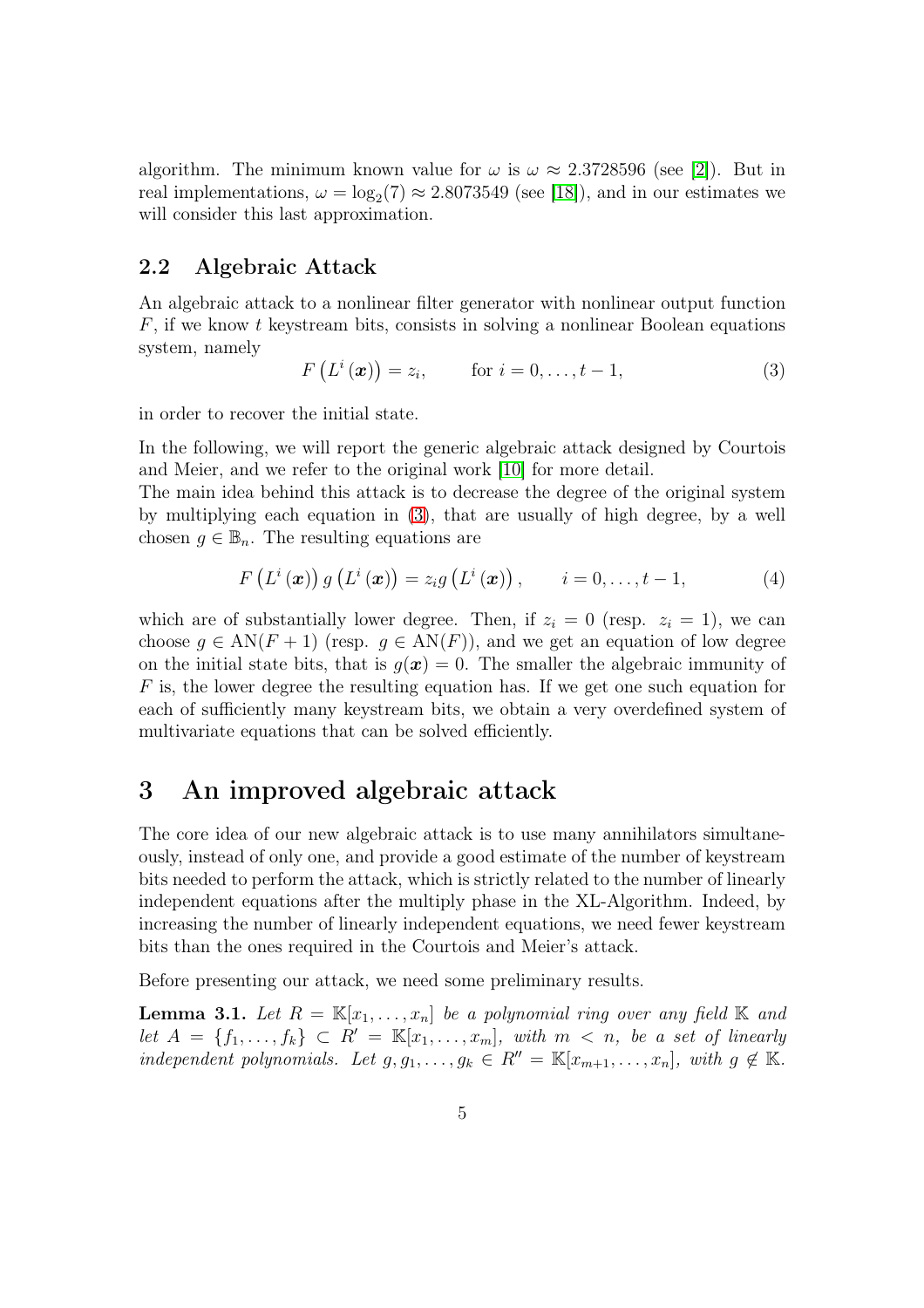If  $h = \sum_{i=1}^{k} g_i f_i$  is equal to gf, for some  $f \in R'$ , then either  $h = 0$  or, for all  $i=1,\ldots,k, g$  divides  $g_i$ .

*Proof.* We prove the statement by induction on the degree of  $h = \sum_{i=1}^{k} g_i f_i$ .

Let deg  $h = 0$ . Since q is not a constant polynomial, therefore deg  $q > 0$ . By hypothesis, g divides h, but deg  $q > \deg h$ . It follows that  $f = h = 0$ .

Let  $\deg h > 0$ . For any  $i = 1, \ldots, k$ , we write  $g_i = gh_i + r_i$ , with  $\deg r_i < \deg g$ and  $h_i, r_i \in R''$ . Note that at least one  $h_i$  has to be nonzero, otherwise all the  $g_i$ have degree less than deg q, and then q can not divide  $h$ . We have

$$
gf = \sum_{i=i}^{k} (gh_i + r_i)f_i = g \sum_{i=1}^{k} h_i f_i + \sum_{i=1}^{k} r_i f_i.
$$

Therefore, g divides  $h' = \sum_{i=1}^{k} r_i f_i$ . As deg  $h' <$  deg h, by induction hypothesis, either  $h' = 0$  or, for all  $i = 1, ..., k$ , g divides  $r_i$ . The latter can not happen, as deg  $r_i < \deg g$ , for all  $i = 1, \ldots, k$ . Then  $h' = 0$ . Since  $\{f_1, \ldots, f_k\} \subset R'$  is a set of linearly independent polynomials and  $r_i \in R''$ , it holds that  $r_i = 0$ , for all  $i = 1, ..., k$ . Therefore,  $g_i = gh_i$ , for all  $i = 1, ..., k$  and the statement is proved.  $\Box$ 

<span id="page-5-0"></span>**Proposition 3.2.** Let  $R = \mathbb{K}[x_1, \ldots, x_n]$  be a polynomial ring over any field  $\mathbb{K}$ and let  $A = \{f_1, \ldots, f_r\} \subset R$  be such that, for any  $i = 1, \ldots, r, f_i \in R'$  $\mathbb{K}[x_1, \ldots, x_m]$ , with  $m \leq n$ . Let  $B = \{m_{1,1}f_1, \ldots, m_{1,k_1}f_1, \ldots, m_{r,1}f_r, \ldots, m_{r,k_r}f_r\}$  ⊂ R, where for  $i = 1, \ldots, r$  and  $j = 1, \ldots, k_i$ ,  $m_{i,j}$  are nonzero monomials in  $R'' = \mathbb{K}[x_{m+1},...,x_n], m_{i,j} \neq cm_{i,k}$  for all  $j \neq k$  and  $c \in \mathbb{K}$ . If A is a set of linearly independent polynomials in R′ , then B is a set of linearly independent polynomials in R.

*Proof.* We prove the statement by induction on the number r of polynomials in  $A$ . Let  $r = 2$ . Suppose there exist  $c_i, d_j \in \mathbb{K}$ , not all zero, such that

$$
\sum_{i=1}^{k_1} c_i m_{1,i} f_1 + \sum_{j=1}^{k_2} d_j m_{2,j} f_2 = 0.
$$

Let

$$
g_1 = \sum_{j=1}^{k_1} c_j m_{1,j}
$$
, and  $g_2 = -\sum_{j=1}^{k_2} d_j m_{2,j}$ .

Therefore, we have  $f_1g_1 = f_2g_2$ . Since R' and R'' are polynomial rings in two disjoint sets of variables,  $g_1, g_2 \in \mathbb{R}^{\prime\prime}$ , whereas  $f_1, f_2 \in \mathbb{R}^{\prime}$ , it follows that  $g_1 = cg_2$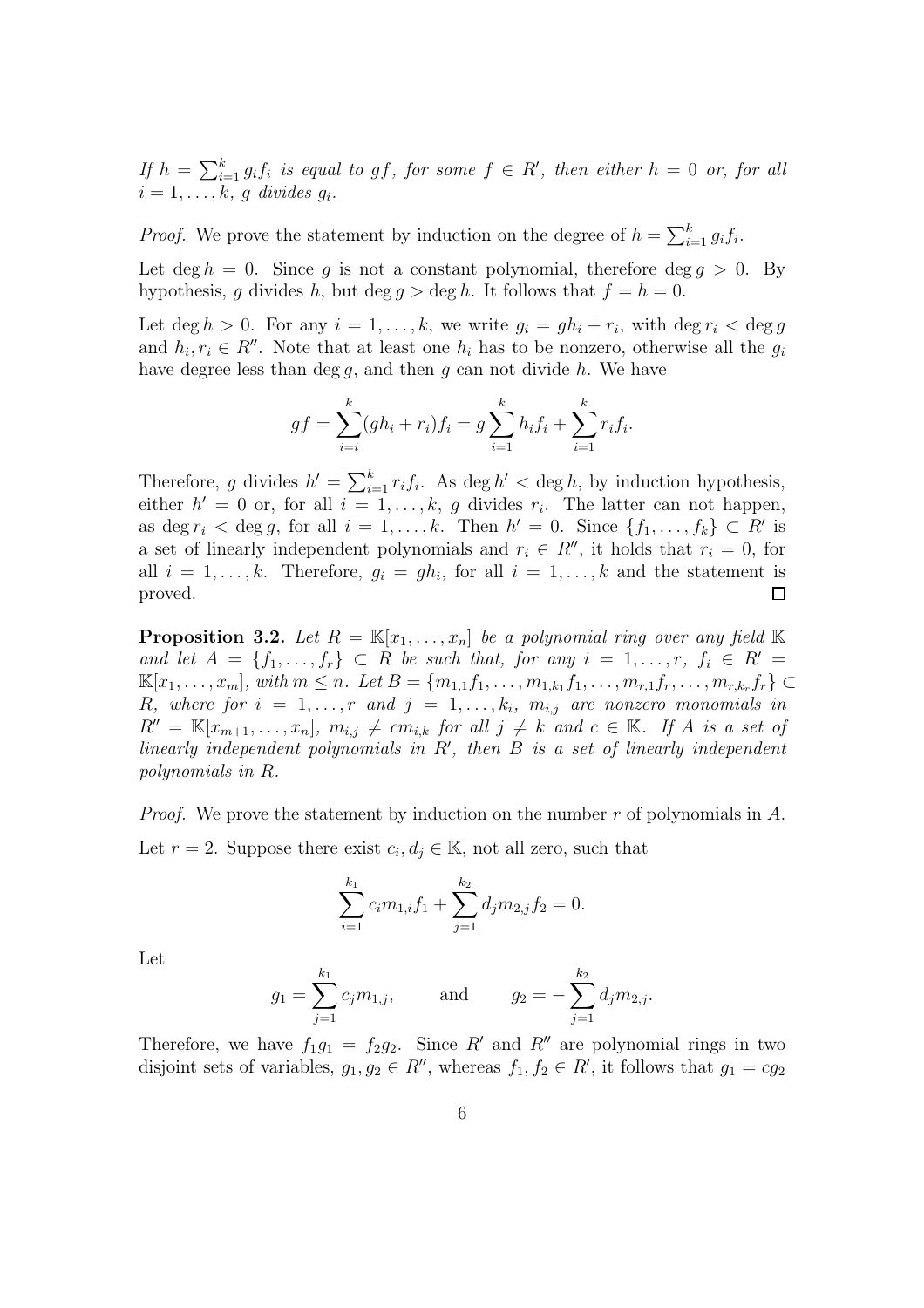and  $f_1 = df_2$ , for some  $c, d \in \mathbb{K}$ , that is a contradiction, as  $f_1, f_2$  are supposed linearly independent.

Let  $r > 2$ , and suppose there exist  $c_{i,j} \in \mathbb{K}$ , for  $i = 1, \ldots, r$  and  $j = 1, \ldots, k_i$ , not all zero, such that

$$
\sum_{i=1}^{r} \sum_{j=1}^{k_i} c_{i,j} m_{i,j} f_i = 0.
$$

Let

$$
g_1 = \sum_{j=1}^{k_1} c_{1,j} m_{1,j}
$$
, and  $g_i = -\sum_{j=1}^{k_i} c_{i,j} m_{i,j}$ , for  $i = 2, ..., r$ .

We may assume, without loss of generality,  $c_{1,1} \neq 0$ , and then  $g_1 \neq 0$ , since  $m_{1,j} \neq cm_{1,k}$  for each  $j \neq k$  and  $c \in \mathbb{K}$ , by hypothesis. Therefore,

$$
g_1f_1=g_2f_2+\cdots+g_rf_r.
$$

Let  $S = \{s \mid g_s = c_s g_1, \text{ for some } c_s \in \mathbb{K}\}\subseteq \{2,\ldots,r\}$  and  $T = \{2,\ldots,r\}\setminus S$ . Then,

<span id="page-6-0"></span>
$$
g_1\left(f_1 - \sum_{s \in S} c_s f_s\right) = \sum_{t \in T} g_t f_t. \tag{5}
$$

 $g_1$  divides the term on the left in Equation [\(5\)](#page-6-0), then it must divide the one on the right, as well. By Lemma [3.1,](#page-4-1) either  $\sum_{t \in T} g_t f_t = 0$  or, for all  $t \in T$ , g divides  $g_t$ . Assume the latter is true, then

$$
g_1\left(f_1 - \sum_{s \in S} c_s f_s\right) = g_1\left(\sum_{t \in T} \frac{g_t}{g_1} f_t\right).
$$

It should hold  $\sum_{t \in T}$  $g_t$  $\frac{g_t}{g_1} f_t \in R'$ , then  $\frac{g_t}{g_1} \in \mathbb{K}$ , that is  $g_t = cg_1$ , for some  $c \in \mathbb{K}$ , but this is a contradiction since  $t \notin S$ . It follows that  $\sum_{t \in T} g_t f_t = 0$ . The set T has cardinality smaller than r, then, by applying the induction hypothesis,  $c_{b,j} = 0$ , for all  $b \in B$  and  $j = 1, \ldots, k_b$ . Hence, we obtain

$$
g_1\left(f_1 - \sum_{s \in S} c_s f_s\right) = 0.
$$

As  $g_1 \neq 0$ ,  $f_1 - \sum_{s \in S} c_s f_s$  should be zero. But this is a contradiction for the linearly independence of the  $f_i$ 's.  $\Box$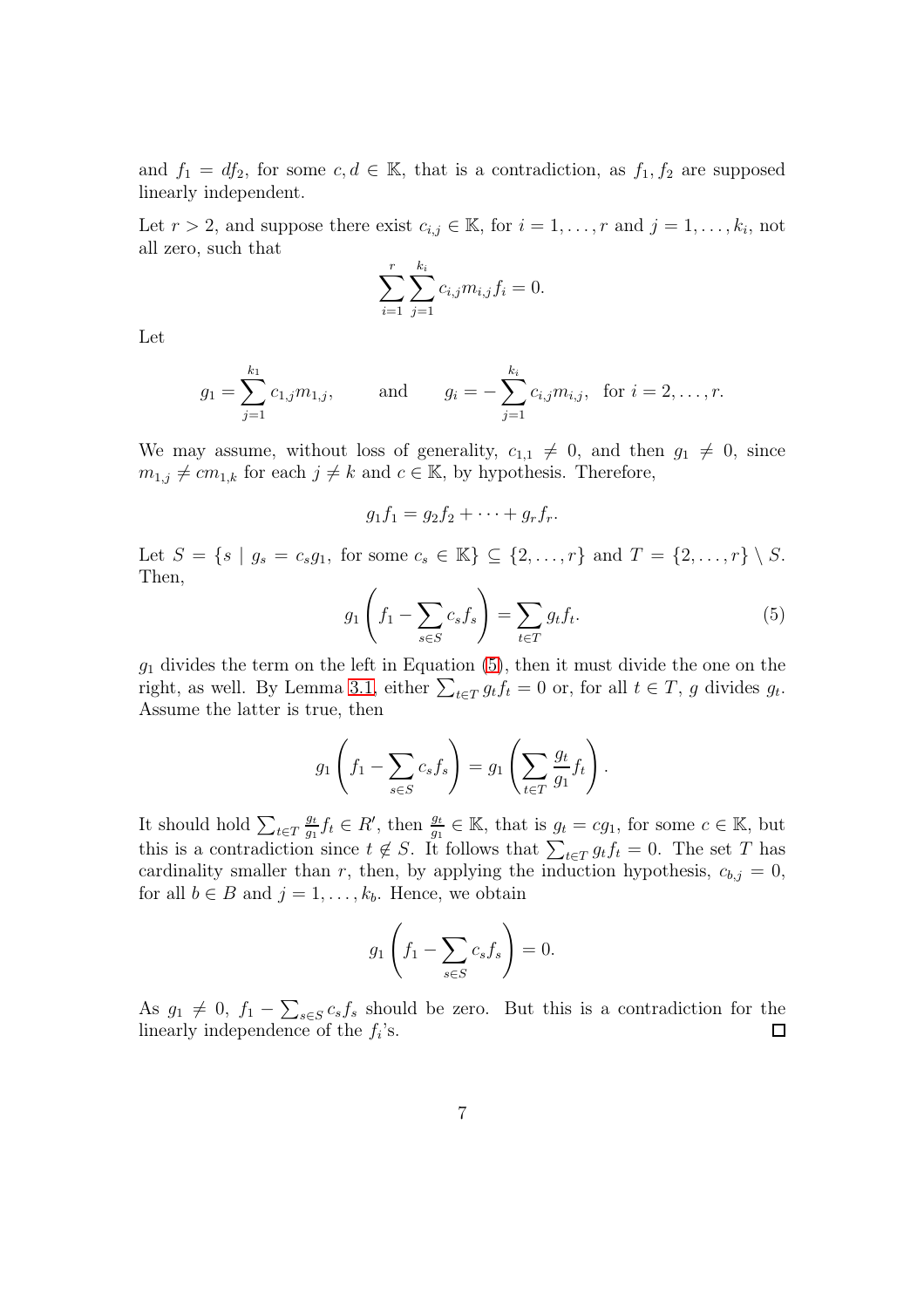Consider a nonlinear filter generator with an n-bit inner state. Denote by  $F \in$  $\mathbb{B}_n$  its nonlinear output function. It takes in input  $m \leq n$  bits of the inner state. Therefore, up to rename the variables, we may consider  $F$  as a square-free polynomial of  $\mathbb{F}_2[x_1, \ldots, x_m].$ 

Our algebraic attack consists of the following steps:

1. Define two ideals of  $\mathbb{F}_2[x_1, \ldots, x_m]$ ,  $I_0$  and  $I_1$ , as

 $I_0 = \langle F \rangle + L_m$  and  $I_1 = \langle F + 1 \rangle + L_m$ ,

where  $L_m \subset \mathbb{F}_2[x_1,\ldots,x_m]$  is the ideal generated by the field equations. Compute the reduced Gröbner bases,  $\mathcal{G}_0$  and  $\mathcal{G}_1$ , with respect to  $\prec_{\text{DLR}}$ , of  $I_0$ and  $I_1$ , respectively.

- 2. Select from  $\mathcal{G}_0$  (resp.  $\mathcal{G}_1$ ) the maximal set  $\mathcal{G}'_0$  (resp.  $\mathcal{G}'_1$ ) of square-free polynomials such that the degree of all the polynomials is not greater than deg F and  $\mathcal{G}'_0$  (resp.  $\mathcal{G}'_1$ ) generates  $I_0$  (resp.  $I_1$ ).
- 3. Denote by  $d = \max\{\deg f \mid f \in \mathcal{G}'_0 \cup \mathcal{G}'_1\}$ . Fix  $D \geq d$ . Multiply each f in  $\mathcal{G}'_0$ (resp.  $\mathcal{G}'_1$ ) by all the square-free monomials  $\mathbf{x}^{\alpha} \in \mathbb{F}_2[x_1,\ldots,x_m]$  such that  $deg(\boldsymbol{x}^{\boldsymbol{\alpha}} f) \leq D$ . Reduce all the polynomials by  $L_m$  and denote by  $\mathcal{S}_0 \subset \mathbb{B}_m$ (resp.  $S_1$ ) the resulting set of distinct polynomials.
- 4. Select from  $S_0$  (resp.  $S_1$ ) the maximal set of linearly independent polynomials. Denote it by  $S'_0$  (resp.  $S'_1$ ).
- 5. Compute the number of required keystream bits as

<span id="page-7-1"></span>
$$
t = \left\lceil \frac{\sum_{i=0}^{D} \binom{n}{i}}{\min\{k'_0, k'_1\}} \right\rceil, \quad \text{where } k'_i = \sum_{f \in \mathcal{S}'_i} \sum_{i=0}^{D-\deg f} \binom{n-m}{i}, \text{ for } i = 0, 1. \tag{6}
$$

If t is greater than the maximum number of consecutive keystream bits fixed for the stream cipher, then the attack is infeasible.

6. Solve, by using the XL-Algorithm with the fixed  $D$ , the system

<span id="page-7-0"></span>
$$
\begin{cases}\nf_{0,z_i}(L^i(\boldsymbol{x})) = 0, \\
f_{1,z_i}(L^i(\boldsymbol{x})) = 0, \\
\vdots \\
f_{k_{z_i},z_i}(L^i(\boldsymbol{x})) = 0.\n\end{cases} \quad \text{for } i = 0,\ldots, t-1,
$$
\n(7)\n  
\n
$$
\vdots
$$
\n
$$
f_{k_{z_i},z_i}(L^i(\boldsymbol{x})) = 0.
$$

where, for  $j = 0, 1$ , the polynomials  $f_{0,j}, \ldots, f_{k_j,j}$  are all the square-free polynomials in  $\mathcal{G}'_j$ .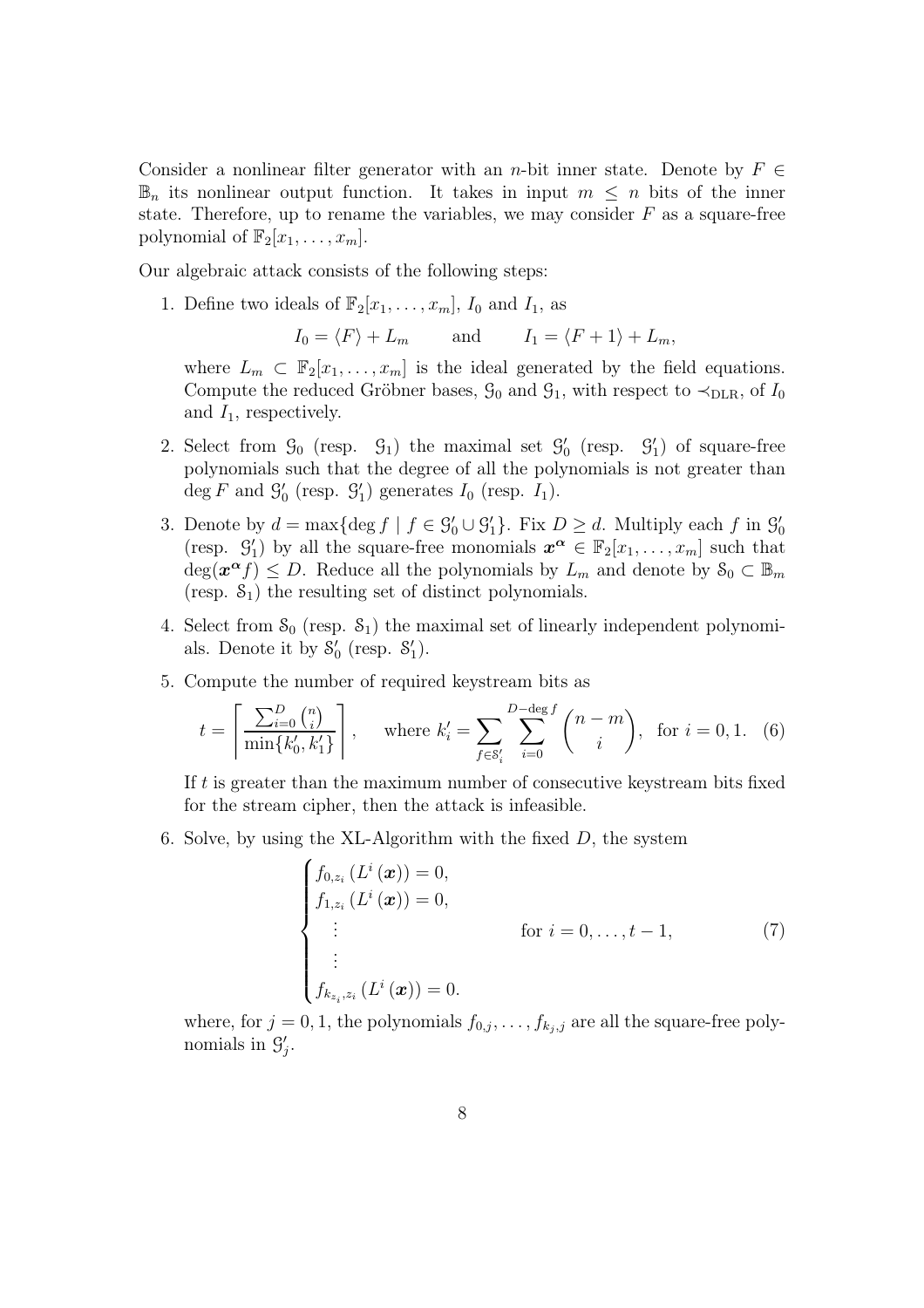First of all, note that in  $\mathbb{B}_n$  all the polynomials of  $I_0$  (resp.  $I_1$ ) are annihilators of  $F + 1$  (resp. F), and then  $\mathcal{G}'_0 \subseteq AN(F + 1)$  (resp.  $\mathcal{G}'_1 \subseteq AN(F)$ ). Moreover, by Step 2., all the polynomials in  $\mathcal{G}'_0 \cup \mathcal{G}'_1$  have degree at most deg F. Therefore, the system [\(7\)](#page-7-0) is obtained from system [\(3\)](#page-4-0) by multiplying each equation for more than one annihilator, and we have decreased the degree of the equations in the system.

The delicate part is to determine  $t$ , that is the number of needed keystream bits to solve the system and hence to perform the attack. In fact, the XL-Algorithm successfully finishes if there are enough linearly independent equations after multiply phase. In our situation, it is not simple to estimate the linear dependencies that arise from the linear update function  $L$ . To be more precise, there could exist  $t_1, \ldots, t_\ell \in \mathbb{N}$  and monomials  $m_1, \ldots, m_\ell \in \mathbb{B}_n$  of degree at most  $D - d$  such that

$$
\{m_1f_{j_1,z_{t_1}}(L^{t_1}\left(\boldsymbol{x}\right)),\ldots,m_\ell f_{j_\ell,z_{t_\ell}}(L^{t_\ell}\left(\boldsymbol{x}\right))\}
$$

is not a linearly independent set.

If we suppose that after the multiply phase all the equations are linearly independent, except for a negligible part of them, then we bump into an underestimation of the needed keystream bits, and then of the security of the nonlinear filter generator. Steps from 2. to 5. are aimed at providing a fair  $t$ . Up to Step 4., we compute a maximal set of square-free polynomials in  $\mathbb{F}_2[x_1, \ldots, x_m]$  that are linearly independent. In Step 5, we exploit Proposition [3.2](#page-5-0) to estimate the number of linearly independent polynomials in  $\mathbb{F}_2[x_1, \ldots, x_n]$ , and then, the value t. In detail, at each clock t, every polynomial  $f \in \mathcal{S}'_i$  is multiplied by  $\sum_{i=0}^{D-\deg f} \binom{n-m}{i}$  $\binom{-m}{i}$ monomials. Since the polynomials in  $S_i$  are linearly independent, by Proposition [3.2](#page-5-0) the number of linearly independent equations, at each clock  $t$ , is given by

$$
k'_{i} = \sum_{f \in \mathcal{S}'_{i}} \sum_{i=0}^{D-\deg f} \binom{n-m}{i},
$$

where either  $i = 0$  or  $i = 1$ , depending on the value of  $z_t$ . We can approximate the number of linearly independent equations, which we obtain after the multiply phase of XL, with  $t \cdot \min\{k'_0, k'_1\}$ . To guarantee that the system can be solved by Gaussian elimination, we impose the condition

$$
t \cdot \min\{k'_0, k'_1\} \ge \sum_{i=0}^D \binom{n}{i},
$$

and we get the estimation for t.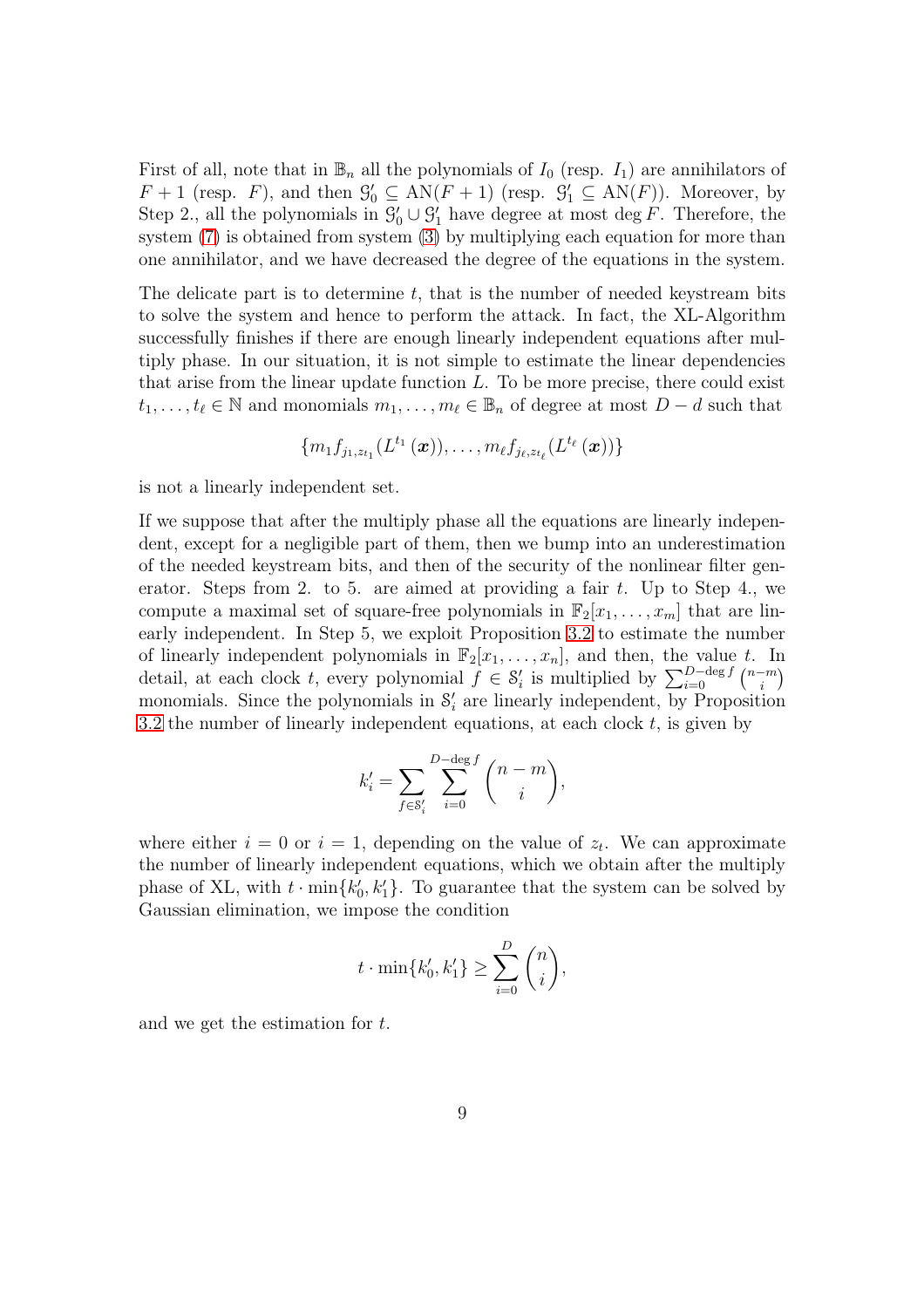# 4 Applications of our attack

In this section, first we describe the stream cipher WG-PRNG, we show how to apply it on WG-PRNG. Moreover, we effectively perform our algebraic attack on two toy stream ciphers.

### 4.1 Testing our attack on WG-PRNG

#### 4.1.1 Specifications of WG-PRNG

WG-PRNG, which was submitted to the NIST competition on Lightweight Cryp-tography [\[1\]](#page-14-1), is a nonlinear filter generator that operates over the finite field  $\mathbb{F}_{2^7}$ , defined using the primitive polynomial  $f(y) = y^7 + y^3 + y^2 + y + 1 \in \mathbb{F}_2[y]$ . Let  $\omega$ be a root of  $f(y)$ . By using the polynomial basis  $\{1, \omega, ..., \omega^6\}$ , any  $x \in \mathbb{F}_{2^7}$  can be written as  $x = \sum_{i=0}^{6} x_i \omega^i$ , for  $x_i \in \mathbb{F}_2$ . The function  $WGP: \mathbb{F}_{2^7} \to \mathbb{F}_{2^7}$  defined as

WGP 
$$
(x) = (x + 1) + (x + 1)^{33} + (x + 1)^{39} + (x + 1)^{41} + (x + 1)^{104} + 1
$$

is called the WG permutation over  $\mathbb{F}_{2^7}$ . The function WGT:  $\mathbb{F}_{2^7} \to \mathbb{F}_2$  defined as

<span id="page-9-0"></span>
$$
WGT(x) = Tr(WGP(x))
$$

is called the WG transformation over  $\mathbb{F}_{2^7}$ , where  $\text{Tr} : \mathbb{F}_{2^7} \to \mathbb{F}_2$  denotes the trace function defined by  $\text{Tr}(x) = x_0 + x_5$ . A decimated WG permutation and decimated WG transformation over  $\mathbb{F}_{2^7}$  are defined as  $WGP(x^d)$  and  $WGT(x^d)$ , respectively, with  $gcd(d, 2^7 - 1) = 1$ . The filter function of WG-PRNG is the decimated WG transformation with  $d = 13$ . We have computed its algebraic normal form and it is given by

$$
WGT = x_2x_3x_4x_5x_6x_7 + x_1x_2x_3x_4x_6 + x_1x_2x_3x_5x_6 + x_1x_2x_4x_5x_6
$$
  
+  $x_2x_3x_4x_5x_6 + x_1x_2x_3x_5x_7 + x_1x_3x_4x_5x_7 + x_2x_3x_4x_5x_7$   
+  $x_1x_2x_3x_6x_7 + x_1x_3x_4x_6x_7 + x_2x_3x_4x_6x_7 + x_1x_4x_5x_6x_7$   
+  $x_2x_4x_5x_6x_7 + x_1x_2x_3x_5 + x_1x_2x_3x_6 + x_2x_3x_4x_6 + x_1x_2x_5x_6$   
+  $x_2x_4x_5x_6 + x_3x_4x_5x_6 + x_2x_3x_4x_7 + x_1x_2x_5x_7 + x_2x_3x_5x_7$   
+  $x_1x_4x_5x_7 + x_2x_4x_5x_7 + x_2x_3x_6x_7 + x_1x_4x_6x_7 + x_2x_5x_6x_7$   
+  $x_3x_5x_6x_7 + x_4x_5x_6x_7 + x_1x_2x_3 + x_1x_2x_5 + x_1x_3x_5 + x_2x_3x_5$   
+  $x_1x_2x_6 + x_1x_4x_6 + x_2x_4x_6 + x_3x_4x_6 + x_4x_5x_6 + x_1x_2x_7$   
+  $x_1x_4x_7 + x_3x_4x_7 + x_4x_5x_7 + x_1x_6x_7 + x_3x_6x_7 + x_5x_6x_7 + x_3x_4$   
+  $x_4x_5 + x_1x_6 + x_4x_6 + x_2x_7 + x_4x_7 + x_5x_7 + x_1 + x_4 + x_6 + x_7$ .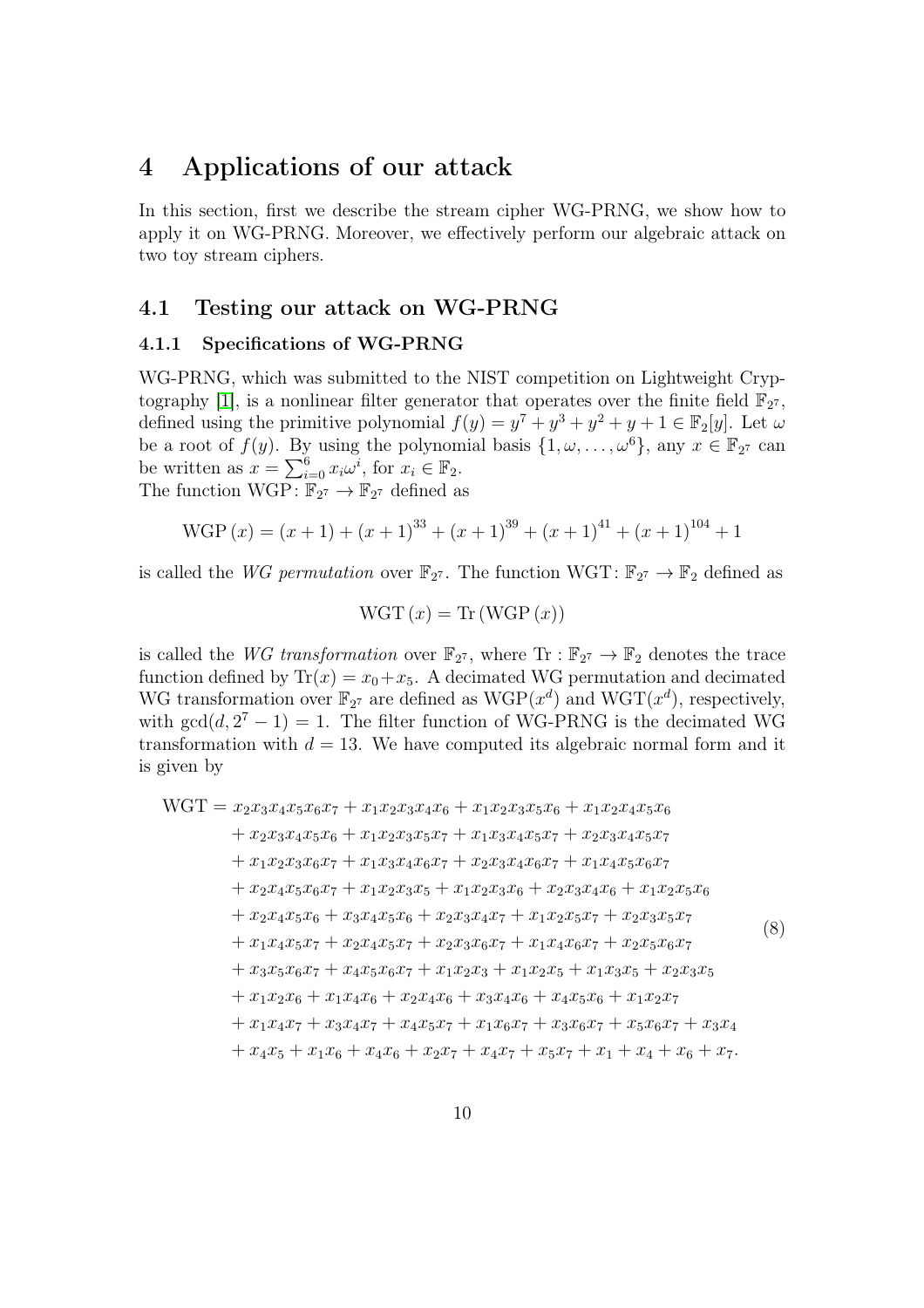Henceforth, we will write WGT and WGP, even if we refer to their decimated versions with  $d = 13$ . The inner state of WG-PRNG consists of 37 words  $S_i$ , each of 7 bits, for a total of 259 bits. The WG-PRNG has two phases: an initialization phase and a running phase. The output is produced only in the running phase.

**Initialization phase:** Let  $(S_{36}, S_{35}, \ldots, S_1, S_0)$  denote the initial state. A random seed is loaded into the internal state and then the state update function is applied 74 times. For  $t = 0, \ldots, 73$ , the state update function is given by

$$
S_{37+t} = WGP(S_{36+t}) + S_{31+t} + S_{30+t} + S_{26+t} + S_{24+t} + S_{19+t}
$$
  
+ S\_{13+t} + S\_{12+t} + S\_{8+t} + S\_{6+t} + (\omega \cdot S\_t).

Running phase: In this phase, the inner state is updated according to the following LFSR feedback function:

$$
S_{37+t} = S_{31+t} + S_{30+t} + S_{26+t} + S_{24+t} + S_{19+t}
$$
  
+ S\_{13+t} + S\_{12+t} + S\_{8+t} + S\_{6+t} + (\omega \cdot S\_t). (9)

At each clock cycle  $t \geq 0$ , a pseudorandom bit is produced by applying WGT on the last word of the register. A pseudorandom bit sequence  $(z_t)_{t\in\mathbb{N}}$  is produced by WG-PRNG as

<span id="page-10-0"></span>
$$
z_t = \text{WGT}(S_{110+t}).
$$

#### 4.1.2 The previous algebraic attack on WG-PRNG

We observe that the Courtois and Meier's attack is not feasible.

Let  $\mathbf{x} = (x_1, x_2, \ldots, x_{259})$  be the inner state of WG-PRNG after the initialization phase. Denote by L the update function of WG-PRNG that maps a state into the next one (see Equation [\(9\)](#page-10-0)). Let WGT be the filter function of WG-PRNG and consider the natural extension of WGT in  $\mathbb{B}_{259}$ . Suppose we retrieved t keystream bits. Without loss of generality, we may assume that they are the first  $t$  keystream bits, namely  $z_0, \ldots, z_{t-1}$ . Therefore, we have the following equations:

<span id="page-10-1"></span>
$$
WGT\left(L^i\left(\boldsymbol{x}\right)\right) = z_i, \quad \text{for } i = 0, \ldots, t - 1. \tag{10}
$$

Hence, we get the system [\(1\)](#page-2-0), with  $f_i(\boldsymbol{x}) = \text{WGT}(L^{i-1}(\boldsymbol{x})) + z_{i-1}$ , for  $i = 1, \ldots, t$ .

According to the algebraic attack of Courtois and Meier, to decrease the degree of the system equations, we can multiply any equation in [\(10\)](#page-10-1) by an annihilator of WGT and the one of WGT +1, depending on whether the keystream bit is 1 or 0. Since AI(WGT) = AI(WGT+1) = 3, let  $f \in AN(WGT+1)$  and  $q \in AN(WGT)$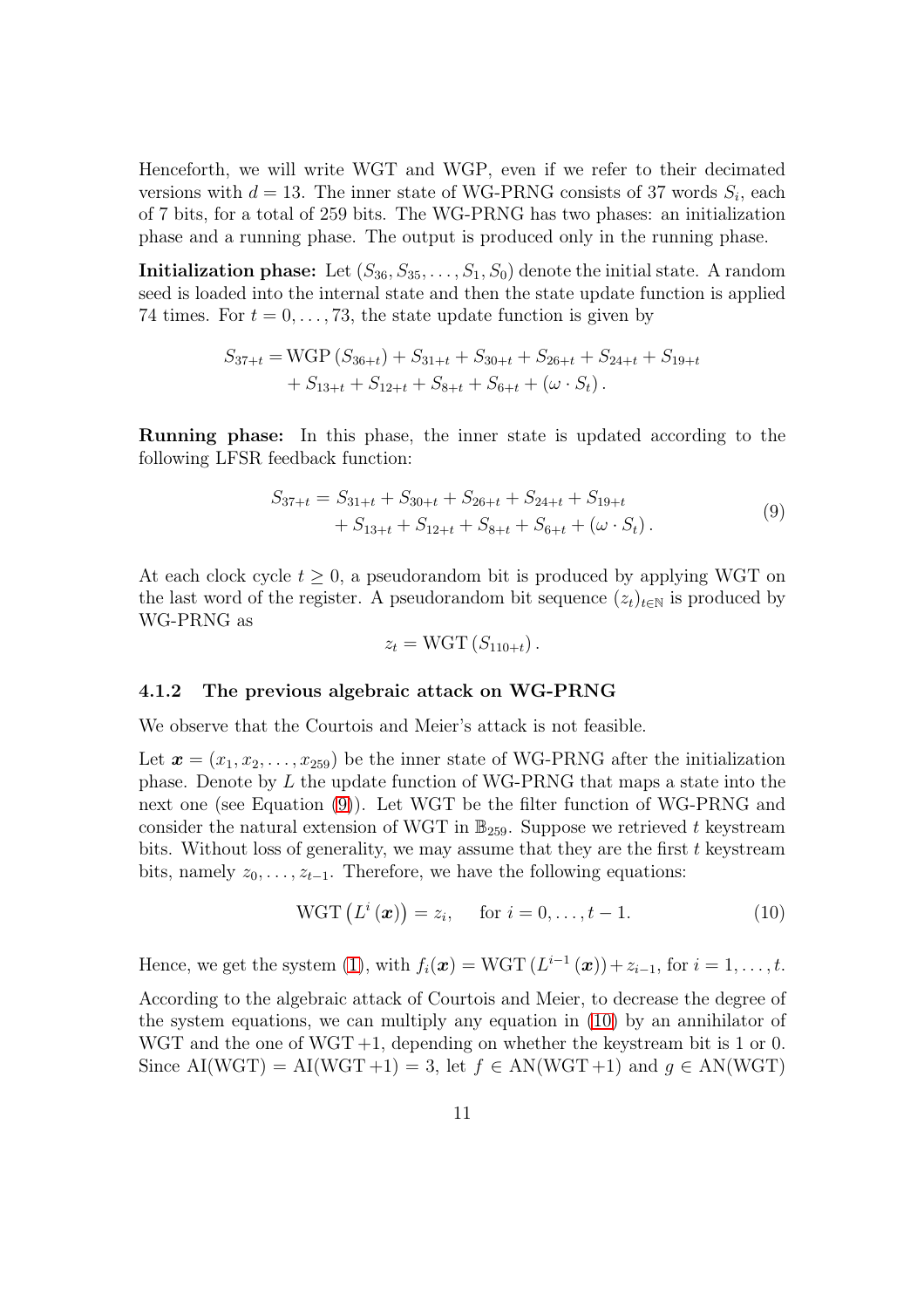be such that deg  $f = \deg g = 3$ . Then, for  $i = 0, \ldots, t-1$ , if  $z_i = 0$ , we get  $f(L^i(\boldsymbol{x})) = 0$ , otherwise  $g(L^i(\boldsymbol{x})) = 0$ . As reported in [\[9\]](#page-15-8), the XL-Algorithm works if

$$
t \ge \binom{259}{3} \approx 2^{21.45}
$$

To avoid this attack, the designers conveniently restricted the number of consecutive output bits up to  $2^{18}$ .

#### 4.1.3 Applying our attack on WG-PRNG

The main aim of our work is not to perform effectively the attack described in Section [3](#page-4-2) on WG-PRNG, but to estimate how many keystream bits one needs to perform successfully the attack on WG-PRNG. We will show that knowing less than 2 <sup>18</sup> keystream bits, it is possible to recover the initial state, that is the security of the WG-PRNG is less than the one stated by the designer.

We will describe in detail the steps from 1. to 5. in order to compute t.

1. We first consider WGT as a square-free polynomial in  $\mathbb{F}_2[x_1, \ldots, x_7]$ , indeed its algebraic normal form involves only the variables  $x_1, \ldots, x_7$  (see Equation [\(8\)](#page-9-0)). We set the two ideals of  $\mathbb{F}_2[x_1, \ldots, x_7]$ ,  $I_0$  and  $I_1$ , as

$$
I_0 = \langle WGT \rangle + L_7
$$
 and  $I_1 = \langle WGT + 1 \rangle + L_7$ ,

where  $L_7 \subset \mathbb{F}_2[x_1,\ldots,x_7]$  is the ideal generated by the field equations. The reduced Gröbner bases with respect to  $\prec_{\text{DLR}}$  of  $I_0$  and  $I_1$  are

$$
\mathcal{G}_0 = \{f_0, f_1, f_2, \dots, f_{30}\} \cup \{x_i^2 - x_i \mid i = 1, \dots, 7\}
$$

and

$$
\mathcal{G}_1 = \{g_0, g_1, g_2, \dots, g_{30}\} \cup \{x_i^2 - x_i \mid i = 1, \dots, 7\},\
$$

respectively, where deg  $f_0 = \deg g_0 = 3$  and  $\deg f_j = \deg g_j = 4$ , for all  $j = 1, \ldots, 30.$ 

- 2. We set  $\mathcal{G}'_0 = \{f_0, f_1, f_2, \ldots, f_{30}\}\$ and  $\mathcal{G}'_1 = \{g_0, g_1, g_2, \ldots, g_{30}\}\$ , since all the polynomials  $f_i, g_j$  are square-free and of degree 3 or 4, that is smaller than  $\deg F = 6.$
- 3. Let  $d = 4$ , and we fix  $D \in \{4, 5, 6, 7\}$ . We multiply each f in  $\mathcal{G}'_0$  (resp.  $\mathcal{G}'_1$ ) by all the square-free monomials  $x^{\alpha} \in \mathbb{F}_2[x_1,\ldots,x_7]$  such that  $\deg(x^{\alpha} f) \leq D$ . After reducing all the polynomials by  $L_7$ , we get the sets  $S_0, S_1 \subset \mathbb{B}_7$ .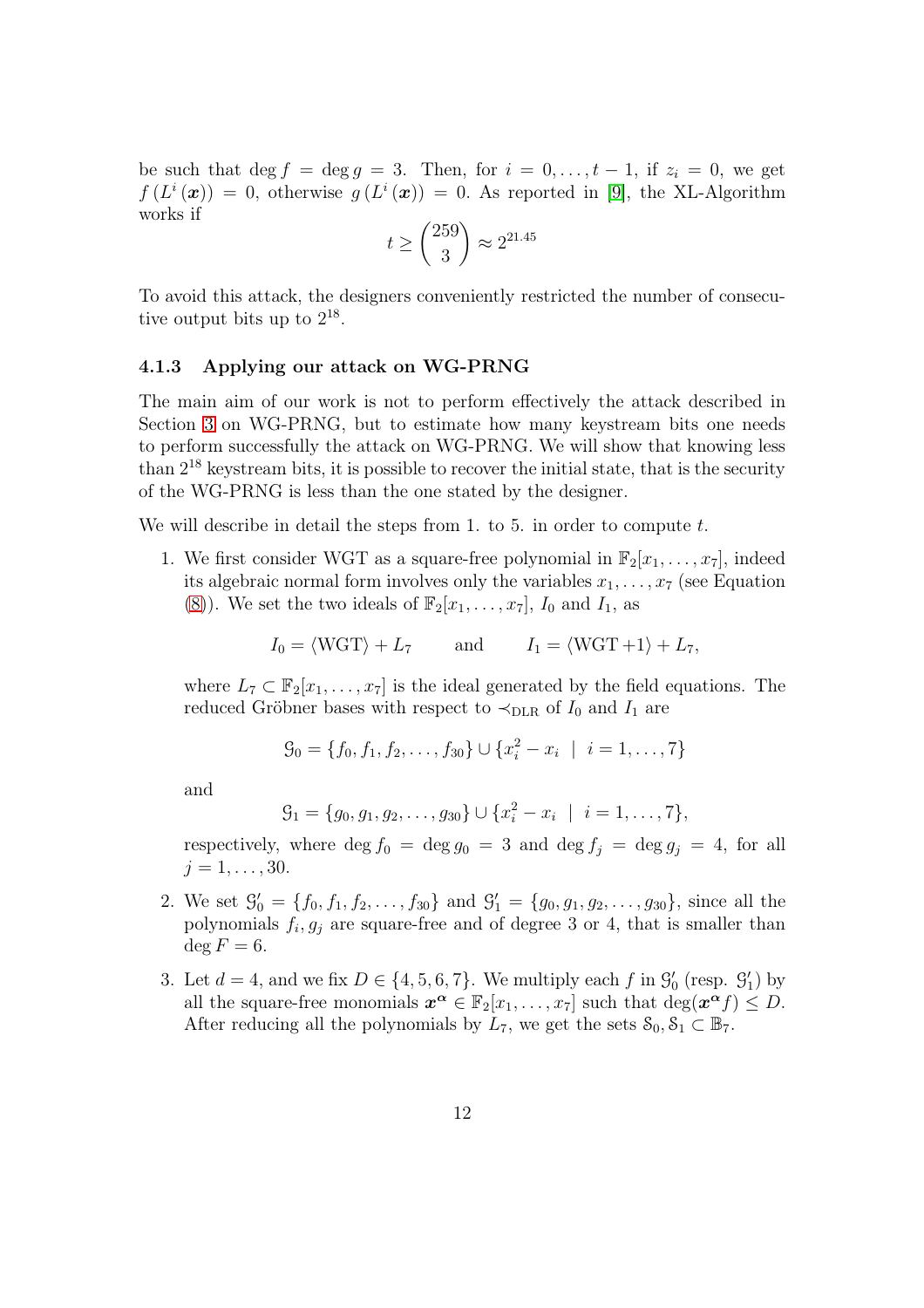4. We select from  $S_0$  (resp.  $S_1$ ) the maximal set of linearly independent polynomials, and we obtain  $\mathcal{S}'_0$  (resp.  $\mathcal{S}'_1$ ). Both  $\mathcal{S}'_0$  and  $\mathcal{S}'_1$  consists of 64 polynomials. In particular, let  $(\mathcal{S}'_i)_r = \{f \in \mathcal{S}'_i \mid \deg(f) = r\}$ , for  $i = 0, 1$ . Then,

$$
|\left(\mathcal{S}_{i}'\right)_{r}| = \begin{cases} 0 & \text{if } r < 2, \\ 1 & \text{if } r = 3, \\ 34 & \text{if } r = 4, \\ 21 & \text{if } r = 5, \\ 7 & \text{if } r = 6, \\ 1 & \text{if } r = 7. \end{cases}
$$

5. In this case, we have  $k'_0 = k'_1$ , and, by varying D, they are equal to:

$$
k'_{i} = \begin{cases} 287 \approx 2^{8.16} & \text{if } D = 4, \\ 40502 \approx 2^{15.31} & \text{if } D = 5, \\ 3756585 \approx 2^{21.85} & \text{if } D = 6, \\ 258089371 \approx 2^{27.94} & \text{if } D = 7. \end{cases}
$$

<span id="page-12-0"></span>By means of the Equation [\(6\)](#page-7-1), we compute the number of required keystream bits, as summarize in Table [1,](#page-12-0) together with the time complexity. The latter is computed as  $\mathcal{O}(T^{\omega})$ , as reported in Subsection [2.1.](#page-2-1)

|    | Keystream Bits Collected $(t)$ Time Complexity |              |
|----|------------------------------------------------|--------------|
|    | 219.31                                         | 277.06       |
| -5 | 217.84                                         | $2^{92.98}$  |
| 6  | $2^{16.72}$                                    | $2^{108.15}$ |
|    | $2^{15.80}$                                    | $2^{122.68}$ |

Table 1

As shown in Table [1,](#page-12-0) the attack is not feasible if  $D = 4$ , as it needs more than  $2^{18}$ keystream bits. However, for both  $D = 5$  and  $D = 6$ , it is possible to carry out the attack knowing  $2^{17.84}$  and  $2^{16.72}$ , respectively, and so the security level is less than 128 bits, contradicting the claim in [\[3\]](#page-14-6). Finally, for  $D \geq 7$ , the time complexity is worse than brute force.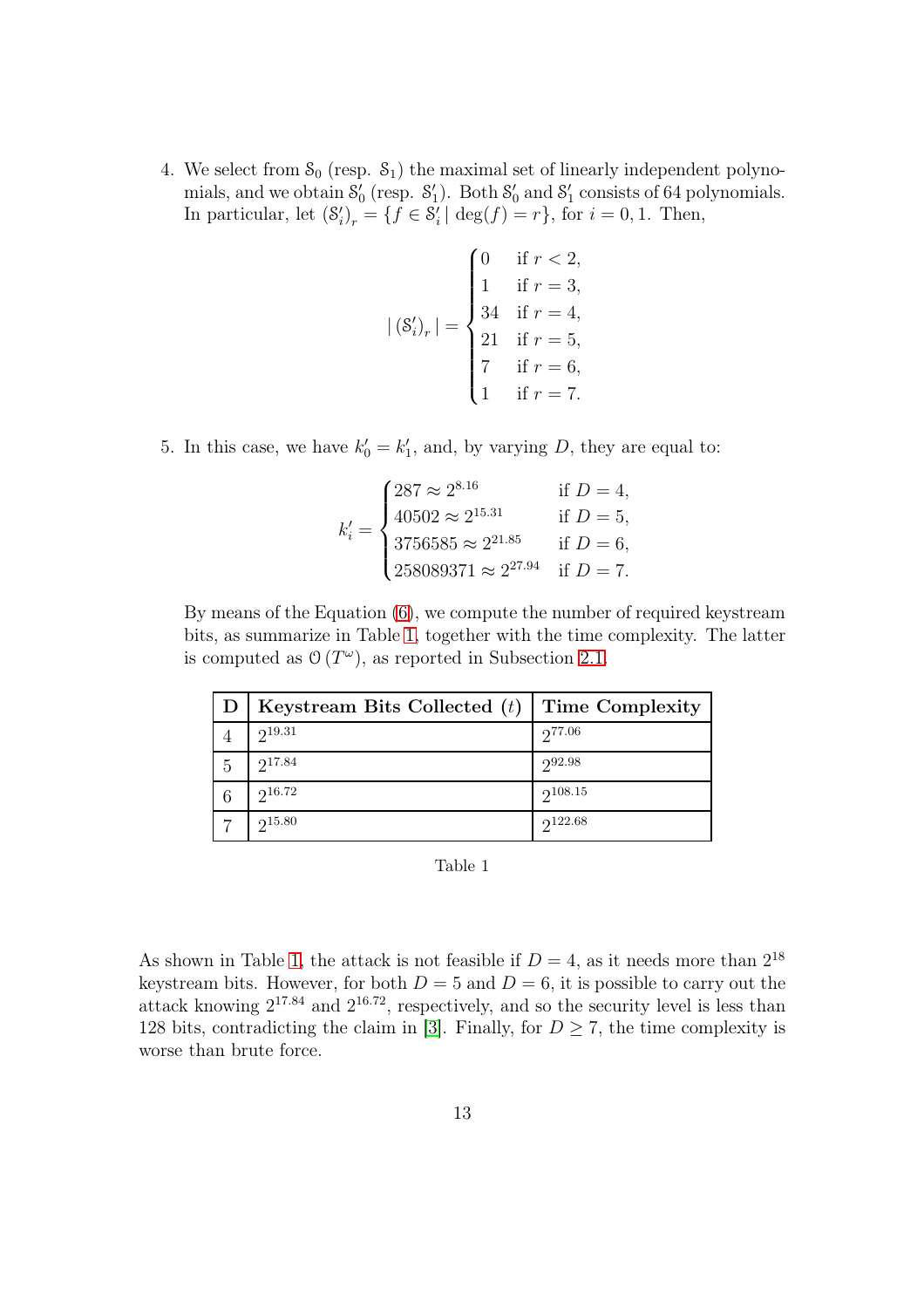#### 4.2 Testing our attack on two toy stream ciphers

To validate our algebraic attack, we will define a general construction of a scaled version of WG-PRNG, and we will test our attack on two instances.

We consider nonlinear filter generators that operate over the finite field  $\mathbb{F}_{2^7}$ , defined using the primitive polynomial  $f(y) = y^7 + y^3 + y^2 + y + 1 \in \mathbb{F}_2[y]$ , as in WG-PRNG. Moreover, at each clock  $t \geq 0$ , it produces a keystream  $z_t = F(L^t(S)),$ where S is the initial state of length  $n = 7a$  (for WG-PRNG,  $a = 37$ ), F is the nonlinear output function of WG-PRNG, i.e. WGT, and  $L$  is a linear update function satisfying the following properties:

- it is a primitive polynomial,
- it has an odd number of terms,
- the constant term is  $\omega$ , where  $\omega$  is a root of  $f(y)$ ,
- the coefficients of the terms of degree nonzero are in  $\mathbb{F}_2$ .

We have tested our algebraic attack on two nonlinear filter generators, as defined above. We set  $a = 3$  and  $a = 5$ , respectively, and the linear update functions are  $L_1 = x^3 + x + \omega$  and  $L_2 = x^5 + x^2 + \omega$ , respectively.

We have studied only the case  $D = 5$ .

Note that, since the filter function is the same of WG-PRNG, the first four steps of the attack returns the same results of the first four steps performed on WG-PRNG.

First we consider the toy that has  $L_1$  as linear update function. We compute  $k'_0$  and  $k'_1$ . For  $i = 0, 1$ , we have  $k'_i = 637$ . According to our estimates, we need to collect  $t = 44$  keystream bits to perform an attack. We run computations to determine how much  $tk'$  is close to the number of linearly independent equations obtained at the end of the algorithm. The number of linearly independent equations is 26544, while  $tk'_i = 28028$ .

Now we consider the toy that has  $L_2$  as linear update function. We compute  $k'_0$ and  $k'_1$ . For  $i = 0, 1, k'_i = 1414$ . According to our estimates, we need to collect  $t = 272$  keystream bits to perform an attack. We run computations to determine how much  $tk'$  is close to the number of linearly independent equations obtained at the end of the algorithm. The number of linearly independent equations is 353199, while  $tk'_i = 384608$ .

The relevant result of these two experiments is that in both cases, by knowing only the number of keystream bits we supposed was sufficient, we completely recover the initial state (which was chosen randomly).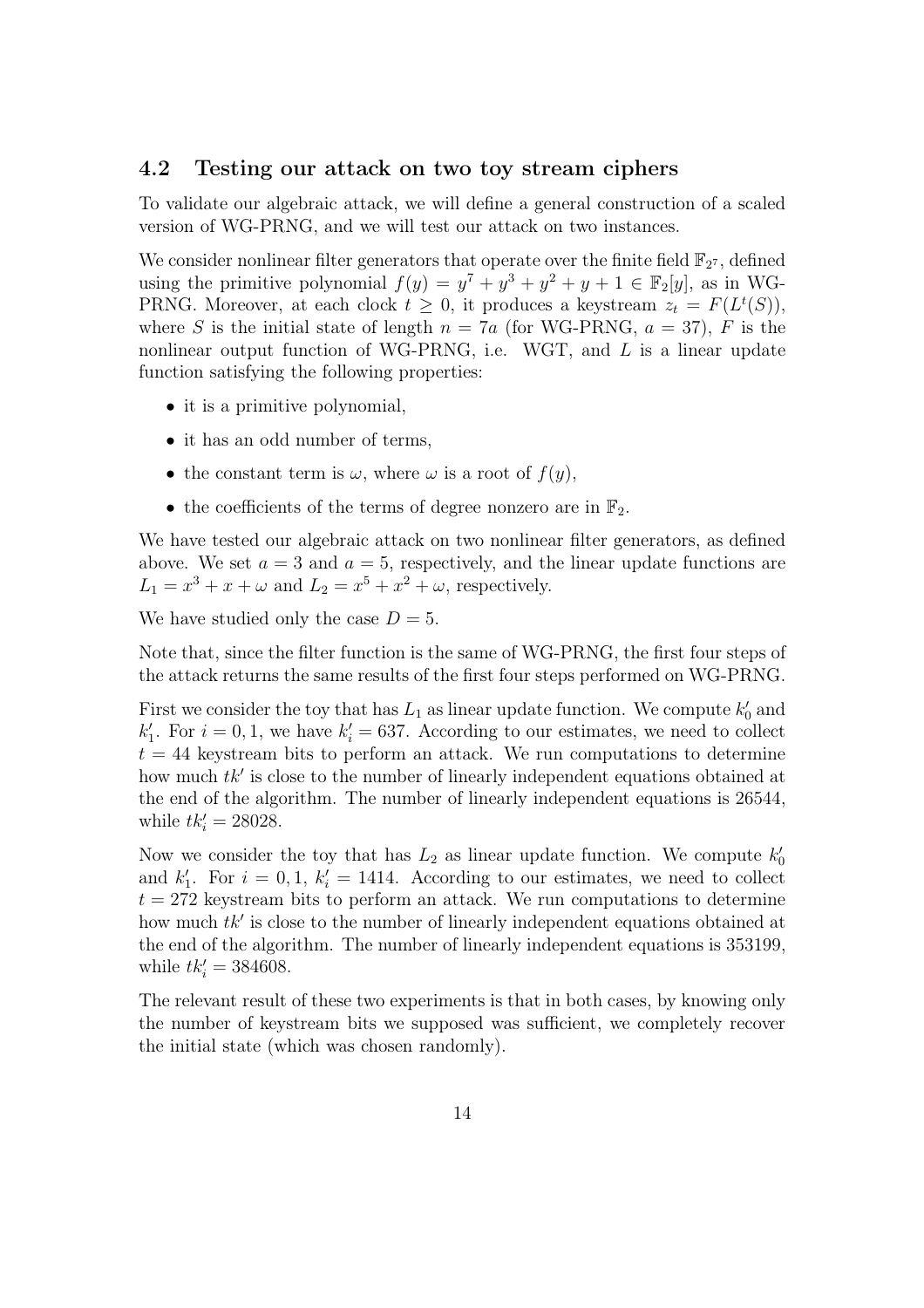Acknowledgement. The computation of this work has been obtained thanks to Magma [\[6\]](#page-14-7) and to the server of the Laboratory of Cryptography of the Department of Mathematics, University of Trento. The results in this paper appear partially in the MSc thesis of the second author, who thanks his supervisors (the other two authors). This work has been partially presented in Cryptography and Coding Theory Conference 2021, organized by the group UMI (Italian Mathematical Union) "Crittografia e Codici" and by De Componendis Cifris, in September 2021.

# <span id="page-14-1"></span>References

- <span id="page-14-5"></span>[1] Lightweight cryptography, round 2 candidates. <https://csrc.nist.gov/projects/lightweight-cryptography/round-2-candidates>.
- [2] Josh Alman and Virginia V. Williams. A refined laser method and faster matrix multiplication. In Proceedings of the 2021 ACM-SIAM Symposium on Discrete Algorithms (SODA), pages 522–539. SIAM, 2021.
- <span id="page-14-6"></span>[3] Riham AlTawy, Guang Gong, Kalikinkar Mandal, and Raghvendra Rohit. Wage: An authenticated encryption with a twist. *IACR Transactions on* Symmetric Cryptology, S1:132–159, 2020.
- <span id="page-14-3"></span>[4] Frederik Armknecht and Gwenolé Ars. Algebraic Attacks on Stream Ciphers with Gröbner Bases. In Massimiliano Sala, Shojiro Sakata, Teo Mora, Carlo Traverso, and Ludovic Perret, editors, Gröbner Bases, Coding, and Cryptography, pages 329–348. Springer Berlin Heidelberg, Berlin, Heidelberg, 2009.
- <span id="page-14-7"></span><span id="page-14-0"></span>[5] Elwyn R Berlekamp. Algebraic coding theory (revised edition). World Scientific, 2015.
- [6] Wieb Bosma, John Cannon, and Catherine Playoust. The magma algebra system I: The user language. *Journal of Symbolic Computation*, 24(3-4):235– 265, 1997.
- <span id="page-14-2"></span>[7] Claude Carlet and Emmanuel Prouff. On a new notion of nonlinearity relevant to multi-output pseudo-random generators. In International Workshop on Selected Areas in Cryptography, pages 291–305. Springer, 2003.
- <span id="page-14-4"></span>[8] Nicolas Courtois, Alexander Klimov, Jacques Patarin, and Adi Shamir. Efficient algorithms for solving overdefined systems of multivariate polynomial equations. In International Conference on the Theory and Applications of Cryptographic Techniques, pages 392–407. Springer, 2000.